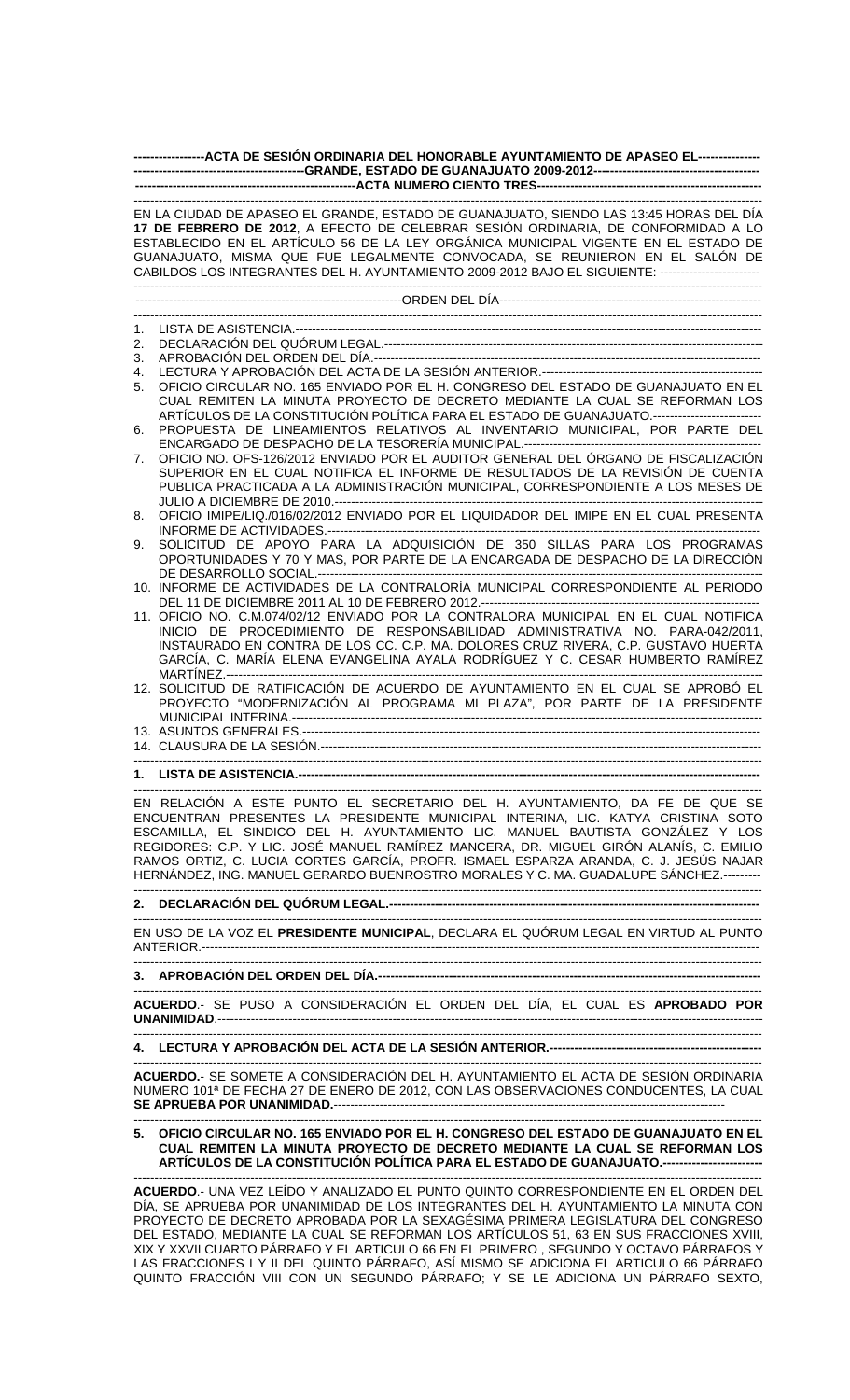RECORRIÉNDOSE LOS ACTUALES PÁRRAFOS SEXTO A OCTAVO EN SU ORDEN, TODOS DE LA CONSTITUCIÓN POLÍTICA PARA EL ESTADO DE GUANAJUATO. **SE APRUEBA POR UNANIMIDAD.**---------

## ------------------------------------------------------------------------------------------------------------------------------------------------------- **6. PROPUESTA DE LINEAMIENTOS RELATIVOS AL INVENTARIO MUNICIPAL, POR PARTE DEL ENCARGADO DE DESPACHO DE LA TESORERÍA MUNICIPAL.--------------------------------------------------------**

------------------------------------------------------------------------------------------------------------------------------------------------------- EL **REGIDOR DR. MIGUEL GIRÓN ALANÍS**, PROPONE QUE ESTE PUNTO SE ENVÍE A LA COMISIÓN DE HACIENDA, PARA QUE SE COMPLEMENTE.----------------------------------------------------------------------------------------

------------------------------------------------------------------------------------------------------------------------------------------------------- **ACUERDO**.- SE APRUEBA QUE LA PROPUESTA DE LINEAMIENTOS RELATIVOS AL INVENTARIO MUNICIPAL, POR PARTE DEL ENCARGADO DE DESPACHO DE LA TESORERÍA MUNICIPAL, PASE A LA COMISIÓN DE HACIENDA, PATRIMONIO Y CUENTA PUBLICA, PARA SU ANÁLISIS Y POSTERIOR DICTAMEN. **SE APRUEBA POR UNANIMIDAD.**------------------------------------------------------------------------------------ -------------------------------------------------------------------------------------------------------------------------------------------------------

**7. OFICIO NO. OFS-126/2012 ENVIADO POR EL AUDITOR GENERAL DEL ÓRGANO DE FISCALIZACIÓN SUPERIOR EN EL CUAL NOTIFICA EL INFORME DE RESULTADOS DE LA REVISIÓN DE CUENTA PUBLICA PRACTICADA A LA ADMINISTRACIÓN MUNICIPAL, CORRESPONDIENTE A LOS MESES DE JULIO A DICIEMBRE DE 2010.---**

------------------------------------------------------------------------------------------------------------------------------------------------------- **ACUERDO**.- ESTE H. AYUNTAMIENTO 2009-2012 SE DA POR ENTERADO DEL OFICIO NO. OFS-126/2012 ENVIADO POR EL AUDITOR GENERAL DEL ÓRGANO DE FISCALIZACIÓN SUPERIOR EN EL CUAL NOTIFICA EL INFORME DE RESULTADOS DE LA REVISIÓN DE CUENTA PUBLICA PRACTICADA A LA ADMINISTRACIÓN MUNICIPAL, CORRESPONDIENTE A LOS MESES DE JULIO A DICIEMBRE DE 2010. **SE APRUEBA POR UNANIMIDAD.**------------------------------------------------------------------------------------------------------------

------------------------------------------------------------------------------------------------------------------------------------------------------- **8. OFICIO IMIPE/LIQ./016/02/2012 ENVIADO POR EL LIQUIDADOR DEL IMIPE EN EL CUAL PRESENTA INFORME DE ACTIVIDADES.--------------------------------------------------------------------------------------------------------** 

------------------------------------------------------------------------------------------------------------------------------------------------------- **ACUERDO**.- ESTE H. AYUNTAMIENTO 2009-2012 SE DA POR ENTERADO DEL OFICIO IMIPE/LIQ./016/02/2012 ENVIADO POR EL LIQUIDADOR DEL IMIPE EN EL CUAL PRESENTA INFORME DE ACTIVIDADES. **SE APRUEBA POR UNANIMIDAD.-------------------------**

------------------------------------------------------------------------------------------------------------------------------------------------------- **ACUERDO**.- SE ORDENA A LA OFICIALÍA MAYOR, BUSQUE UN INMUEBLE PARA ALMACENAR LOS MUEBLES QUE SE ENCUENTRAN ACTUALMENTE EN LAS INSTALACIONES DE LO QUE ERA EL INSTITUTO MUNICIPAL DE INFORMACIÓN Y PLANEACIÓN ESTRATÉGICA DE APASEO EL GRANDE (IMIPE). **SE APRUEBA POR UNANIMIDAD.------**

------------------------------------------------------------------------------------------------------------------------------------------------------- **ACUERDO.**- SE APRUEBA SE FINIQUITEN LOS CONTRATOS CON TELÉFONOS DE MÉXICO, NEXTEL, COMISIÓN FEDERAL DE ELECTRICIDAD Y ARRENDAMIENTO DEL INMUEBLE QUE OCUPAN LAS OFICINAS DEL IMIPE. **SE APRUEBA POR UNANIMIDAD.**----------------------------------------------------------------------

------------------------------------------------------------------------------------------------------------------------------------------------------- **9. SOLICITUD DE APOYO PARA LA ADQUISICIÓN DE 350 SILLAS PARA LOS PROGRAMAS OPORTUNIDADES Y 70 Y MAS, POR PARTE DE LA ENCARGADA DE DESPACHO DE LA DIRECCIÓN DE DESARROLLO SOCIAL.---------**

------------------------------------------------------------------------------------------------------------------------------------------------------- EL **SECRETARIO DEL H. AYUNTAMIENTO LIC. JUAN ANTONIO GARCÍA OLIVEROS**, HACE MENCIÓN DE QUE ANTERIORMENTE SE HABIA APROBADO LA COMPRA DE SILLAS PERO NO SE ADQUIRIERON.--------

------------------------------------------------------------------------------------------------------------------------------------------------------- LA **PRESIDENTE MUNICIPAL INTERINA LIC. KATYA CRISTINA SOTO ESCAMILLA**, OPINA QUE SI ES NECESARIO PORQUE EN EL PROGRAMA DE 70 Y MAS YA ES GENTE MAYOR Y SE GASTA MAS EN ALQUILAR LAS SILLAS.----------------------------------------------------------------------------------------------------------------------

------------------------------------------------------------------------------------------------------------------------------------------------------- EL **REGIDOR ING. MANUEL GERARDO BUENROSTRO MORALES**, HACE MENCIÓN DE QUE HAY ACUERDOS QUE SE TOMAN Y NO SE CUMPLEN.-------------------

------------------------------------------------------------------------------------------------------------------------------------------------------- LA **REGIDORA C. LUCIA CORTES GARCÍA**, OPINA QUE SEA LA OFICIAL MAYOR LA QUE TENGA EL RESGUARDO DE LAS SILLAS.------------------------------------------------------------------------------------------------------------

------------------------------------------------------------------------------------------------------------------------------------------------------- **ACUERDO**.- SE APRUEBA QUE LA SOLICITUD DE APOYO PARA LA ADQUISICIÓN DE 350 SILLAS PARA LOS PROGRAMAS OPORTUNIDADES Y 70 Y MAS, POR PARTE DE LA ENCARGADA DE DESPACHO DE LA DIRECCIÓN DE DESARROLLO SOCIAL, PASE A LA COMISIÓN DE EDUCACIÓN, CULTURA, RECREACIÓN Y DEPORTE PARA SU ANÁLISIS Y POSTERIOR DICTAMEN. **SE APRUEBA POR UNANIMIDAD.**----------------

## ------------------------------------------------------------------------------------------------------------------------------------------------------- **10. INFORME DE ACTIVIDADES DE LA CONTRALORÍA MUNICIPAL CORRESPONDIENTE AL PERIODO DEL 11 DE DICIEMBRE 2011 AL 10 DE FEBRERO 2012.--**

------------------------------------------------------------------------------------------------------------------------------------------------------- EL **REGIDOR ING. MANUEL GERARDO BUENROSTRO MORALES**, MENCIONA QUE ANTERIORMENTE SE HIZO UN DICTAMEN EN LA COMISIÓN DE HACIENDA, PATRIMONIO Y CUENTA PUBLICA, SE VOTO Y APROBO POR EL PLENO DEL H. AYUNTAMIENTO Y NO PASO NADA, ¿QUE CASO TIENE QUE LA CONTRALORIA ESTE TRABAJANDO IGUAL QUE EL H. AYUNTAMIENTO, SI NO SE HACE NADA?--------------

------------------------------------------------------------------------------------------------------------------------------------------------------- LA **PRESIDENTE MUNICIPAL INTERINA LIC. KATYA CRISTINA SOTO ESCAMILLA** SUGIERE QUE LOS ACUERDOS QUE INVOLUCREN DIRECCIONES SE LEAN EN LAS REUNIONES DE DIRECTORES.--------------

------------------------------------------------------------------------------------------------------------------------------------------------------- EL **REGIDOR ING. MANUEL GERARDO BUENROSTRO MORALES**, OPINA QUE HAY MUCHA NEGLIGENCIA, PORQUE DEBE DE HABER ALGUIEN ENCARGADO DE DARLE SEGUIMIENTO A LOS ACUERDOS Y SI ESTOS NO SE CUMPLEN AMERITAN UNA SANCIÓN.----------------------------------------------------

------------------------------------------------------------------------------------------------------------------------------------------------------- **ACUERDO**.- ESTE H. AYUNTAMIENTO 2009-2012 SE DA POR ENTERADO DEL INFORME DE ACTIVIDADES DE LA CONTRALORÍA MUNICIPAL CORRESPONDIENTE AL PERIODO DEL 11 DE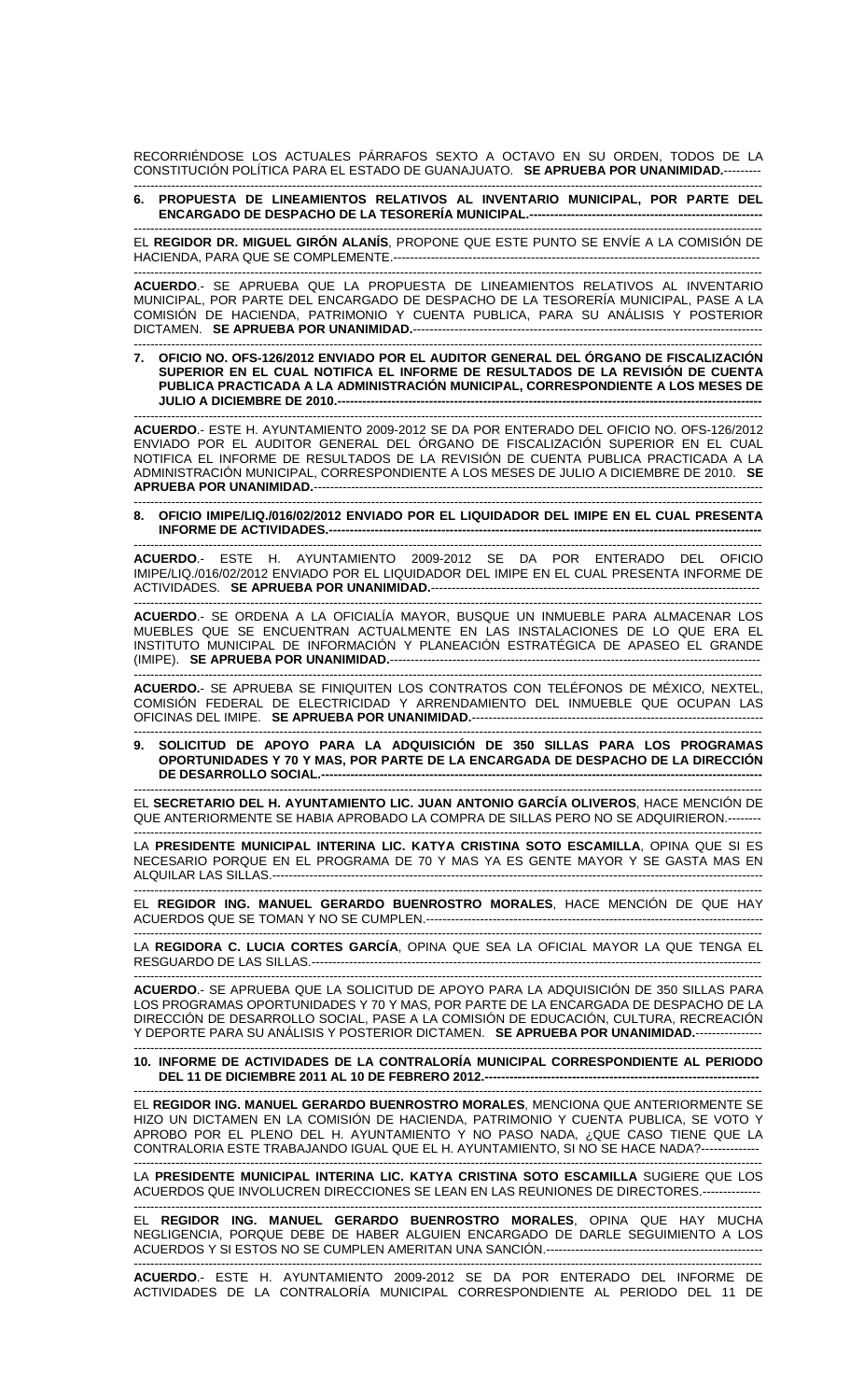DICIEMBRE 2011 AL 10 DE FEBRERO 2012 Y SE APRUEBA QUE PASE A LA COMISIÓN DE HACIENDA, PATRIMONIO Y CUENTA PUBLICA PARA SU ANÁLISIS Y POSTERIOR DICTAMEN. **SE APRUEBA POR UNANIMIDAD.**-----------------------------------------------------------------------------------------------------------------------------------

-------------------------------------------------------------------------------------------------------------------------------------------------------

**11. OFICIO NO. C.M.074/02/12 ENVIADO POR LA CONTRALORA MUNICIPAL EN EL CUAL NOTIFICA INICIO DE PROCEDIMIENTO DE RESPONSABILIDAD ADMINISTRATIVA NO. PARA-042/2011, INSTAURADO EN CONTRA DE LOS CC. C.P. MA. DOLORES CRUZ RIVERA, C.P. GUSTAVO HUERTA GARCÍA, C. MARÍA ELENA EVANGELINA AYALA RODRÍGUEZ Y C. CESAR HUMBERTO RAMÍREZ MARTÍNEZ.--------------------------------------------------------------------------------------------------------------------------------** 

------------------------------------------------------------------------------------------------------------------------------------------------------- **ACUERDO**.- ESTE H. AYUNTAMIENTO 2009-2012 TIENE CONOCIMIENTO DEL OFICIO NO. C.M.074/02/12 ENVIADO POR LA CONTRALORA MUNICIPAL EN EL CUAL NOTIFICA INICIO DE PROCEDIMIENTO DE RESPONSABILIDAD ADMINISTRATIVA NO. PARA-042/2011, INSTAURADO EN CONTRA DE LOS CC. C.P. MA. DOLORES CRUZ RIVERA, C.P. GUSTAVO HUERTA GARCÍA, C. MARÍA ELENA EVANGELINA AYALA RODRÍGUEZ Y C. CESAR HUMBERTO RAMÍREZ MARTÍNEZ. **SE APRUEBA POR UNANIMIDAD.**---------------

## ------------------------------------------------------------------------------------------------------------------------------------------------------- **12. SOLICITUD DE RATIFICACIÓN DE ACUERDO DE AYUNTAMIENTO EN EL CUAL SE APROBÓ EL PROYECTO "MODERNIZACIÓN AL PROGRAMA MI PLAZA", POR PARTE DE LA PRESIDENTE MUNICIPAL INTERINA.----**

------------------------------------------------------------------------------------------------------------------------------------------------------- EL **SECRETARIO DEL H. AYUNTAMIENTO LIC. JUAN ANTONIO GARCÍA OLIVEROS**, MANIFIESTA QUE SE HA VENIDO PLATICANDO CON GOBIERNO DEL ESTADO Y ELLOS VAN A APORTAR \$ 3'400,000.00 Y EL MUNICIPIO APORTARÍA \$ 2'400,000.00, LAS PERSONAS DEL TIANGUIS VAN A APORTAR \$ 1'200,000.00 PERO LE ESTÁN REQUIRIENDO QUE SE MANEJEN LAS CIFRAS, SON \$ 6'000,000.00 LOS QUE SE LE VAN A INVERTIR, EL PROYECTO VIENE DESTINADO PAR LO QUE ES EL TECHADO, LA IDEA ES QUE EL MUNICIPIO SE QUEDE EN COMODATO CON ESE INMUEBLE.--------------------------------

------------------------------------------------------------------------------------------------------------------------------------------------------- EL **REGIDOR ING. MANUEL GERARDO BUENROSTRO MORALES**, OPINA QUE SERIA CONVENIENTE TAMBIEN QUE EL BENEFICIO FUERA PARA EL MERCADO MUNICIPAL "ANTONIO PLAZA" YA QUE LOS COMERCIANTES SON DE AQUÍ, PORQUE LOS DEL TIANGUIS SON DE FUERA.---------------------------------------

------------------------------------------------------------------------------------------------------------------------------------------------------- EL **REGIDOR C.P. Y LIC. JOSÉ MANUEL RAMÍREZ MANCERA**, DICE QUE A EL LE GUSTARÍA QUE HUBIERA MAYOR BENEFICIO PARA LOS COMERCIANTES DE APASEO, Y QUISIERA QUE EL CONTRATO DE COMODATO FUERA CUANDO MENOS DE 20 AÑOS A FAVOR DEL MUNICIPIO.------------------------------

------------------------------------------------------------------------------------------------------------------------------------------------------- EL **REGIDOR ING. MANUEL GERARDO BUENROSTRO MORALES**, MANIFIESTA QUE HAY UNA CANTIDAD PARA INVERTIR POR LOS COMERCIANTES PARA MEJORAR EL MERCADO, Y DICE QUE ES DE LA OPINIÓN DE QUE HAY QUE AYUDARLES AL MERCADO.--------------------------------------------------------------------

------------------------------------------------------------------------------------------------------------------------------------------------------- LA **REGIDORA C. LUCIA CORTES GARCÍA**, SUGIERE QUE QUEDE EN EL ACUERDO QUE SE QUITEN LAS MALLAS PARA QUE EL TERRENO QUEDE LIBRE Y SE APROVECHE COMO CANCHAS DE USOS MÚLTIPLES.-------------------------------------------------------------------------------------------------------------------------------------

EL **SECRETARIO DEL H. AYUNTAMIENTO, LIC. JUAN ANTONIO GARCÍA OLIVEROS**, SUGIERE QUE ESTO SE HAGA A TRAVES DEL GOBIERNO DEL ESTADO.--------------------------------------------------------------------

------------------------------------------------------------------------------------------------------------------------------------------------------- LA **PRESIDENTE MUNICIPAL INTERINA, LIC. KATYA CRISTINA SOTO ESCAMILLA**, MANIFIESTA QUE ES DE LA IDEA QUE SE INVESTIGUE QUE HAY, SE REVISE ESE DIAGNOSTICO Y SE VEA EN QUE QUEDO CON DESARROLLO ECONÓMICO PARA SENTARNOS A PLATICAR.-------------------------------------------------------

------------------------------------------------------------------------------------------------------------------------------------------------------- LA **REGIDORA C. LUCIA CORTES GARCÍA**, DICE QUE HAY QUE TOMAR MUCHO EN CUENTA LO QUE DICE EL REGIDOR ING. MANUEL GERARDO BUENROSTRO MORALES, Y DARLES MANTENIMIENTO AL MERCADO, PANTEÓN, LA CÁRCEL Y LOS EDIFICIOS QUE SON DEL MUNICIPIO PORQUE SE TIENEN MUY DESCUIDADOS.------------------------------------------------------------------------------------------------------------------------

------------------------------------------------------------------------------------------------------------------------------------------------------- EL REGIDOR **DR. MIGUEL GIRÓN ALANÍS**, SUGIERE QUE EL TERRENO SE USE COMO ESTACIONAMIENTO Y COMO LUGAR PARA EVENTOS DE PRESIDENCIA.----------------------------------------------

------------------------------------------------------------------------------------------------------------------------------------------------------- **ACUERDO**.- SE RATIFICA EL ACUERDO DE AYUNTAMIENTO DE FECHA 15 DE JULIO DE 2011, EN EL CUAL SE APROBÓ EL PROYECTO "MODERNIZACIÓN AL PROGRAMA MI PLAZA" CONSISTENTE EN EL TECHADO DEL TIANGUIS "FRANCISCO CAZARES", CON APORTACIÓN DEL MUNICIPIO DEL 40% CONJUNTAMENTE CON BENEFICIARIOS, LO CUAL HACE UN MONTO DE \$ 2'400,000.00 (DOS MILLONES CUATROCIENTOS MIL PESOS 00/100M.N.) EL CUAL SE TOMARA DE LA PARTIDA NO. 5.2.4.2.0.4421 TIANGUIS. **SE APRUEBA POR UNANIMIDAD.**-------------------------------------------------------------------------------------

-------------------------------------------------------------------------------------------------------------------------------------------------------

## **13. ASUNTOS GENERALES.----**

------------------------------------------------------------------------------------------------------------------------------------------------------- INTERVENCIÓN DEL SECRETARIO DEL H. AYUNTAMIENTO, LIC. JUAN ANTONIO GARCÍA **OLIVEROS.----------------------------------------------------------------------------------------------------------------------------------** 

------------------------------------------------------------------------------------------------------------------------------------------------------- **A).** OFICIO FIRMADO POR EL DR. ERNESTO MUÑOZ LEDO OLIVEROS, EN EL CUAL INFORMA SOBRE EL TERMINO DE SU LICENCIA.---------------------------------------------------------------------------------------------------------------

------------------------------------------------------------------------------------------------------------------------------------------------------- **ACUERDO**.- ESTE H. AYUNTAMIENTO 2009-2012 TIENE CONOCIMIENTO DEL OFICIO FIRMADO POR EL DR. ERNESTO MUÑOZ LEDO OLIVEROS, EN EL CUAL INFORMA SOBRE EL TERMINO DE SU LICENCIA, REINCORPORÁNDOSE A SUS ACTIVIDADES CON EL CARÁCTER DE PRESIDENTE MUNICIPAL A PARTIR DEL 19 DE FEBRERO DE 2012. **SE APRUEBA POR UNANIMIDAD.**--------------------------------------------------------

------------------------------------------------------------------------------------------------------------------------------------------------------- 14. CLAUSURA DE LA SESIÓN.-----------------------------------------------------------------------------------------------------------------------------------------------------------------